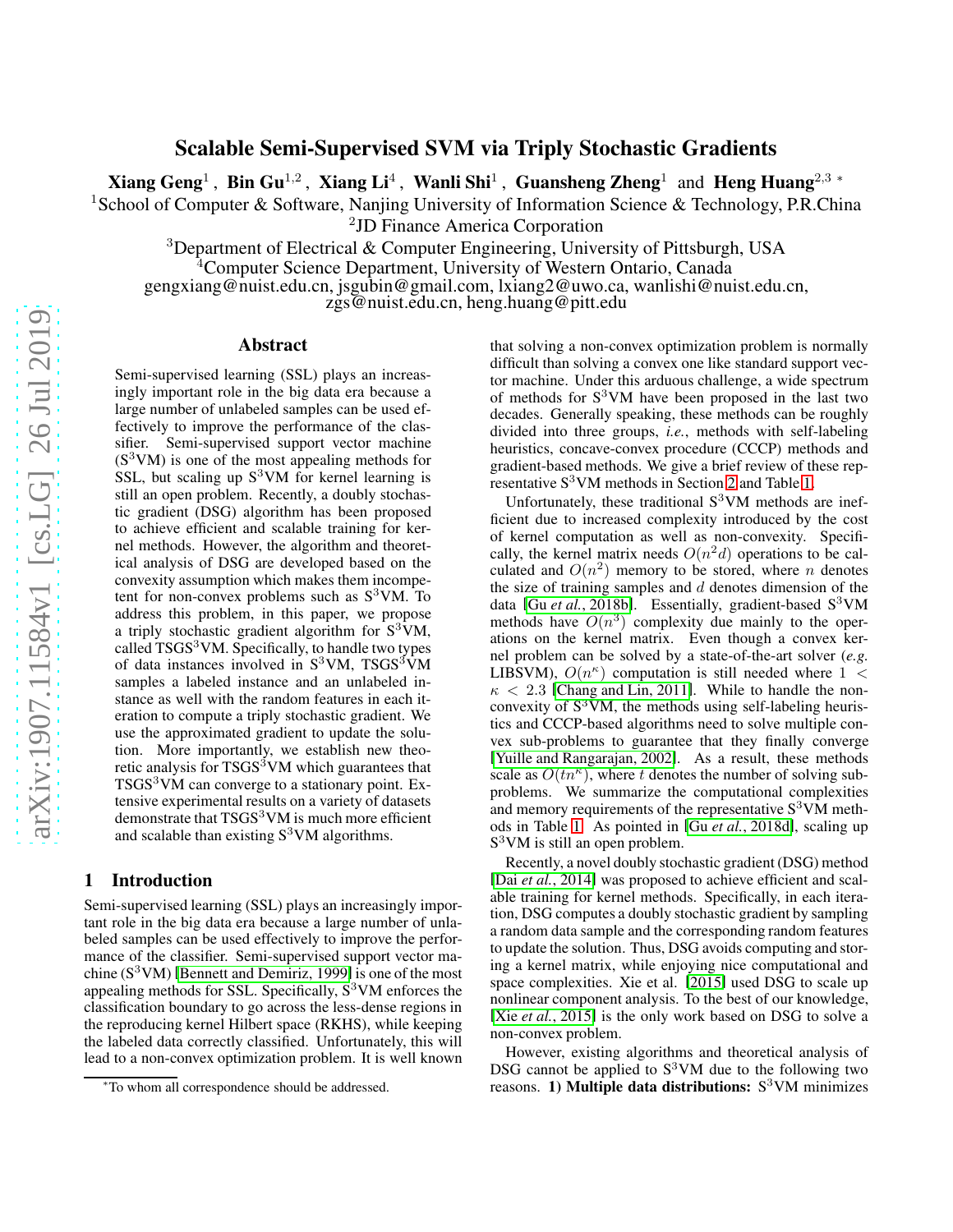<span id="page-1-1"></span>

| <b>Algorithm</b>     | <b>Reference</b>          | <b>Method</b>            | <b>Computational Complexity</b> | <b>Space Complexity</b> |
|----------------------|---------------------------|--------------------------|---------------------------------|-------------------------|
| $S^3$ VM $^{light}$  | [Joachims, 1999]          | Self-labeling heuristics | $O(tn^{\kappa})$                | $O(n^2)$                |
| NTS <sup>3</sup> VM  | [Chapelle, 2007]          | Gradient-based           | $O(n^3)$                        | $O(n^2)$                |
| BGS <sup>3</sup> VM  | [Le <i>et al.</i> , 2016] | Gradient-based           | $O(n^3)$                        | $O(n^2)$                |
| BLS <sup>3</sup> VM  | [Collobert et al., 2006]  | CCCP-based               | $O(tn^{\kappa})$                | $O(n^2)$                |
| ILS <sup>3</sup> VM  | [Gu et al., 2018d]        | CCCP-based               | $\approx O(Tn^2)$               | $O(n^2)$                |
| TSGS <sup>3</sup> VM | Our                       | TSG                      | $O(mT^2)$                       | O(T)                    |

Table 1: Comparisons of computational complexities and memory requirements of representative  $S^3VM$  algorithms. (*n* is the training size, T is the total number of iteration, t denotes the number of outer loops and  $1 < \kappa < 2.3$ )

the training errors coming from two different sources. One is the expected error on the unlabeled data, and the other one is the mean error on the labeled data whose size is normally significantly smaller than the one of unlabeled data. However, DSG only considers the expected error on the labeled data. 2) Non-convexity analysis: The theoretical analysis in [Xie *et al.*[, 2015\]](#page-9-1) is based on a strong assumption (*i.e.*, the initialization needs to be close to the optimum). However, such an assumption is rarely satisfied in practice. Besides, they focus on the nonlinear component analysis instead of general non-convex problems. Thus, it is infeasible to extend the analysis of [Xie *et al.*[, 2015\]](#page-9-1) to  $S<sup>3</sup>VM$ .

To address this challenging problem, we first propose a new and practical formulation of  $S<sup>3</sup>VM$ . Then, we develop a new triply stochastic gradient algorithm (TSGS<sup>3</sup>VM) to solve the corresponding optimization problem. Specifically, to handle two types of data instances involved in  $S<sup>3</sup>VM$ , TSGS<sup>3</sup>VM samples a labeled instance and an unlabeled instance as well with their random features in each iteration to compute a triply stochastic gradient (TSG). We then use the TSGs to iteratively update the solution. A critical question is whether and how fast this optimization process with multiple randomness would converge. In addressing this concern, we establish new theoretic analysis for  $TSGS<sup>3</sup>VM$  which guarantees that  $TSGS<sup>3</sup>VM$  can converge to a stationary point with a sublinear convergence rate for a general non-convex learning problem under weak assumptions. Extensive experimental results demonstrate the superiority of TSGS<sup>3</sup>VM.

Novelties. We summary the main novelties of this paper as follows.

- 1. To scale up  $S^3VM$ , we propose a practical formulation of S<sup>3</sup>VM and develop a novel extension of DSG that could solve optimization problems with multiple data sources.
- 2. We have established the new theoretic analysis of TSGS<sup>3</sup>VM algorithm for a general non-convex learning problem which guarantees its convergence to a stationary point. To the best of our knowledge, it is the first work offering non-convex analysis for DSG-like algorithms without initialization assumption.

## <span id="page-1-0"></span>2 Related Works

We give a brief review of kernel approximation methods as well as the representative  $S^3$ VM methods.

Kernel Approximation. There are many kernel approximation methods proposed to address the scalability issue of kernel methods. For instance, low-rank factors are used to approximate the kernel matrix in [\[Drineas and Mahoney, 2005\]](#page-8-9). Rahimi & Recht [\[2008\]](#page-8-10) provided another method that uses random features to approximate the map function explicitly. However, as analyzed in [\[Drineas and Mahoney, 2005;](#page-8-9) [Lopez-Paz](#page-8-11) *et al.*, 2014], the rank for low-rank and the number of random features need to be  $O(n)$  to obtain a good generalization ability. To further improve the random features method, Dai et al. [\[2014\]](#page-8-4) proposed DSG descent algorithm. Carratino et al. [\[2018\]](#page-8-12) proved that DSG only need  $O(\sqrt{n})$  random features to obtain a good result. However, existing DSG methods[Li *et al.*[, 2017;](#page-8-13) Gu *et al.*[, 2018c;](#page-8-14) Shi *et al.*[, 2019\]](#page-9-2) can not be used for S<sup>3</sup>VM as discussed previously.

 $S<sup>3</sup>VM$  Methods. As mentioned above, traditional  $S<sup>3</sup>VM$ methods can be roughly divided into three types, *i.e.*, the method of self-labeling heuristics, the concave-convex procedure (CCCP) method, and the gradient-based method. For the method of self-labeling heuristics, Joachims [\[1999\]](#page-8-5) proposed a  $S^3VM^{light}$  algorithm which uses self-labeling heuristics for labeling the unlabeled data, then iteratively solve this standard SVM until convergence. CCCP-based methods were proposed to solve  $S^3$ VM in [\[Chapelle and Zien, 2005;](#page-8-15) Wang *et al.*[, 2007;](#page-9-3) Yu *et al.*[, 2019\]](#page-9-4). The basic principle of CCCP is to linearize the concave part of  $S<sup>3</sup>VM's objective$ function around a solution obtained in the current iteration so that sub-problem is convex. Then the CCCP framework solves a sequence of the convex sub-problem iteratively until decision variable converges. Based on CCCP framework, Gu et al. [Gu *et al.*[, 2018d\]](#page-8-3) proposed an incremental learning method for S<sup>3</sup>VM which is suitable for the online scenario. For gradient-based methods, Chapelle and Zien [\[2005\]](#page-8-15) approximate the kernel matrix  $K$  using low-rank factors, then using gradient descent to solve  $S^3VM$  on the low-rank matrix. BGS<sup>3</sup>VM [Le *et al.*[, 2016\]](#page-8-7) uses budgeted SGD to limit the model size to two predefined budgets  $B_l$  and  $B_u$ .

### 3 Preliminaries

In this section, we first give a general non-convex learning problem for  $S<sup>3</sup>VM$ , and then give a brief review of random feature approximation.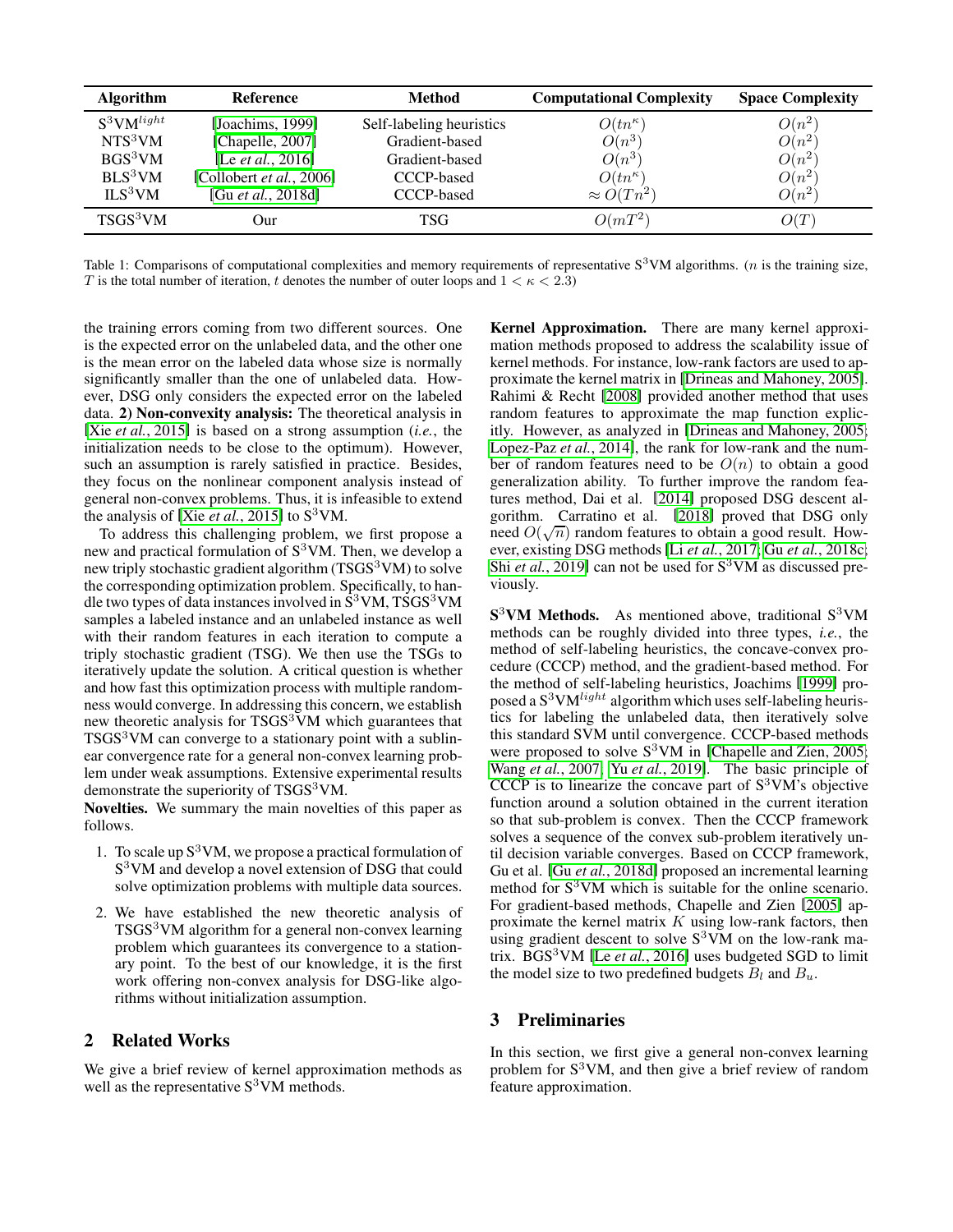<span id="page-2-0"></span>

| Name        | u(r)                               | u'(r)                                                                                                      |  |
|-------------|------------------------------------|------------------------------------------------------------------------------------------------------------|--|
| <b>SHG</b>  | $\max\{0, 1 -  r \}$               | $\left\{ \begin{array}{ll} 0 & \textrm{ if }  r  \geq 1 \\ -1 & \textrm{ if }  r  < 1 \end{array} \right.$ |  |
| <b>SSHG</b> | $\frac{1}{2} \max\{0, 1 -  r \}^2$ | $\begin{cases} 0 & \text{if }  r  \geq 1 \\  r  - 1 & \text{if }  r  < 1 \end{cases}$                      |  |
| Ramp<br>DА  | $H_1(r) - H_s(r)$<br>$\exp(-5r^2)$ | $H'_{1}(r) - H'_{s}(r)$<br>$-10r \cdot \exp(-5r^2)$                                                        |  |

Table 2: Summary of the non-convex loss functions used in  $S<sup>3</sup>VM$ , where  $H_s(\cdot) = \max\{0, s - \cdot\}$ , then  $H'_s(\cdot) = 0$ , if  $\cdot \geq s$  else  $H'_{s}(\cdot) = -1$ . SHG, SSHG and DA denote symmetric hinge, square SHG and a differentiable approximation to SSHG respectively.

### 3.1 S3VM Optimization Formulation

Given the training dataset X constituted with  $n^l$  labeled examples  $\mathcal{L} := \{(x_i, y_i)\}_{i=1}^{n^l}$  and  $n^u$  unlabeled examples  $\mathcal{U} :=$  ${x_i}_{i=n+1}^n$ , where  $n = n^{\overline{l}} + n^u, x_i \in \mathbb{R}^d$ , and  $y_i \in \{1, -1\}$ . Traditional  $S<sup>3</sup>VM$  solves the following problem.

$$
\min_{f \in \mathcal{H}} \frac{1}{2} ||f||_{\mathcal{H}}^2 + \frac{C}{n^l} \sum_{(x,y) \in \mathcal{L}} l(f(x), y) + \frac{C^*}{n^u} \sum_{x \in \mathcal{U}} u(f(x))
$$

where C and  $C^*$  are regularization parameters,  $|| \cdot ||_{\mathcal{H}}$  denotes the norm in RKHS,  $l(r, v) = \max(0, 1 - v r)$  is the hinge loss, its subgradient  $l'(r, v) = 0$ , if  $rv \ge 1$ , else  $l'(r, v) = -v$ ,  $u(r)$  is the non-convex loss function which enforce unlabeled data away from the discrimination hyperplane. We summarize the commonly used non-convex  $S<sup>3</sup>VM$  losses and its subgradient  $u'(r)$  in Table [2.](#page-2-0)

For S<sup>3</sup>VM problems, however, the volumes of labeled and unlabeled data are usually quite different. Because of the labeling cost, the labeled dataset is often very small, while a large amount of unlabeled data can be obtained relatively easily. Taking this into consideration, we propose to solve a novel  $S^3$ VM formulation as follows.

<span id="page-2-1"></span>
$$
\min_{f \in \mathcal{H}} R(f) \tag{1}
$$
\n
$$
= \frac{1}{2} ||f||_{\mathcal{H}}^2 + \frac{C}{n^l} \sum_{(x,y) \in \mathcal{L}} l(f(x), y) + C^* \mathbb{E}_{x \sim P(x)} u(f(x))
$$

where  $P(x)$  denotes the target data distribution. Notice that we use the empirical mean error on the labeled dataset, while using the expected error on the whole distribution for the unlabeled data.

#### 3.2 Random Feature Approximation

Random feature is a powerful technique to make kernel methods scalable. It uses the intriguing duality between kernels and stochastic processes. Specifically, according to the Bochner theorem [\[Wendland, 2004\]](#page-9-5), for any positive definite PD kernel  $k(\cdot, \cdot)$ , there exists a set  $\Omega$ , a probability measure  $\mathbb P$  and a random feature map  $\phi_\omega(x)$ , such that  $k(x, x') = \int_{\Omega} \phi_{\omega}(x) \phi_{\omega}(x') d\mathbb{P}(\omega)$ . In this way, the value of the kernel function can be approximated by explicitly computing random features  $\phi_{\omega}(x)$  =

<span id="page-2-2"></span>
$$
\left[\frac{1}{\sqrt{m}}\phi_{\omega_1}(x), \frac{1}{\sqrt{m}}\phi_{\omega_2}(x), \cdots, \frac{1}{\sqrt{m}}\phi_{\omega_m}(x)\right], i.e.,
$$

$$
k(x, x') \approx \frac{1}{m} \sum_{i=1}^m \phi_{\omega_i}(x)\phi_{\omega_i}(x')
$$
(2)

where  $m$  is the number of random features. Using Gaussian RBF kernel as a concrete example, it yields a Gaussian distribution  $\mathbb{P}(\omega)$  over random feature maps of Fourier basis functions  $\phi_{\omega_i}(x) = \sqrt{2}cos(\omega_i^T x + b)$  to compute its feature mapping, where  $\omega_i$  is drawn from  $\mathbb{P}(\omega)$  and b is drawn uniformly form  $[0, 2\pi]$ . Moreover, many random feature construction methods have been proposed for various kernels, such as dotproduct kernels and Laplacian kernels.

The theory of RKHS provides a rigorous mathematical framework for studying optimization problems in the functional space. Specifically, we know that every PD kernel  $k(x, x')$  has a corresponding RKHS H. An RKHS H has the reproducing property, *i.e.*,  $\forall x \in \mathcal{X}, \forall f \in \mathcal{H}$ , we always have  $\langle f(\cdot), k(x, \cdot) \rangle_{\mathcal{H}} = f(x)$ . Besides, functional gradient in RKHS H can be computed as  $\nabla f(x) = k(x, \cdot)$  and  $\nabla ||f||^2_{\mathcal{H}} = 2f.$ 

### 4 Triply Stochastic S<sup>3</sup>VM

The above section has introduced the basic theoretic tools for triply stochastic functional gradient descent. Now we introduce how to utilize these tools to solve the  $S<sup>3</sup>VM$  problem.

### 4.1 Triply Stochastic Gradient

From Eq. [\(1\)](#page-2-1), it is not hard to notice that  $R(f)$  involves two different data sources. Taking into consideration the distribution of random features  $\omega \sim \mathbb{P}(\omega)$  would give us three sources of possible randomness. Here we will show how to explicitly compute the stochastic gradient with these three sources of randomness.

Stochastic Functional Gradients. Naturally, to iteratively update  $f$  in a stochastic manner, we need to sample instances from the labeled dataset as well as the whole distribution. Different from DSG, we here randomly sample a pair of data points, from the labeled and the unlabeled data distributions, respectively. Then we can obtain stochastic functional gradients for  $R(f)$  with these two data points as follow,

$$
g(\cdot) = f(\cdot) + \xi(\cdot) \tag{3}
$$

where  $\xi(\cdot)$  is the gradient contributed by the loss from both labeled and unlabeled data. It can be computed using the chain rule

$$
\xi(\cdot) = Cl'(f(x^l), y^l)k(x^l, \cdot) + C^*u'(f(x^u))k(x^u, \cdot) \quad (4)
$$

where  $x^l$ ,  $x^u$  are sampled from the labeled dataset and unlabeled distribution  $P(x)$  respectively. Next we will plugging the random feature approximation technique described in the previous section.

Random Feature Approximation. According to Eq. [\(2\)](#page-2-2), when we use stochastically generated random feature  $\omega$ , we can further approximate  $\xi(\cdot)$  as:

$$
\xi(\cdot) \approx \zeta(\cdot) \tag{5}
$$
  
= $Cl'(f(x^l), y^l)\phi_\omega(x^l)\phi_\omega(\cdot) + C^*u'(f(x^u))\phi_\omega(x^u)\phi_\omega(\cdot)$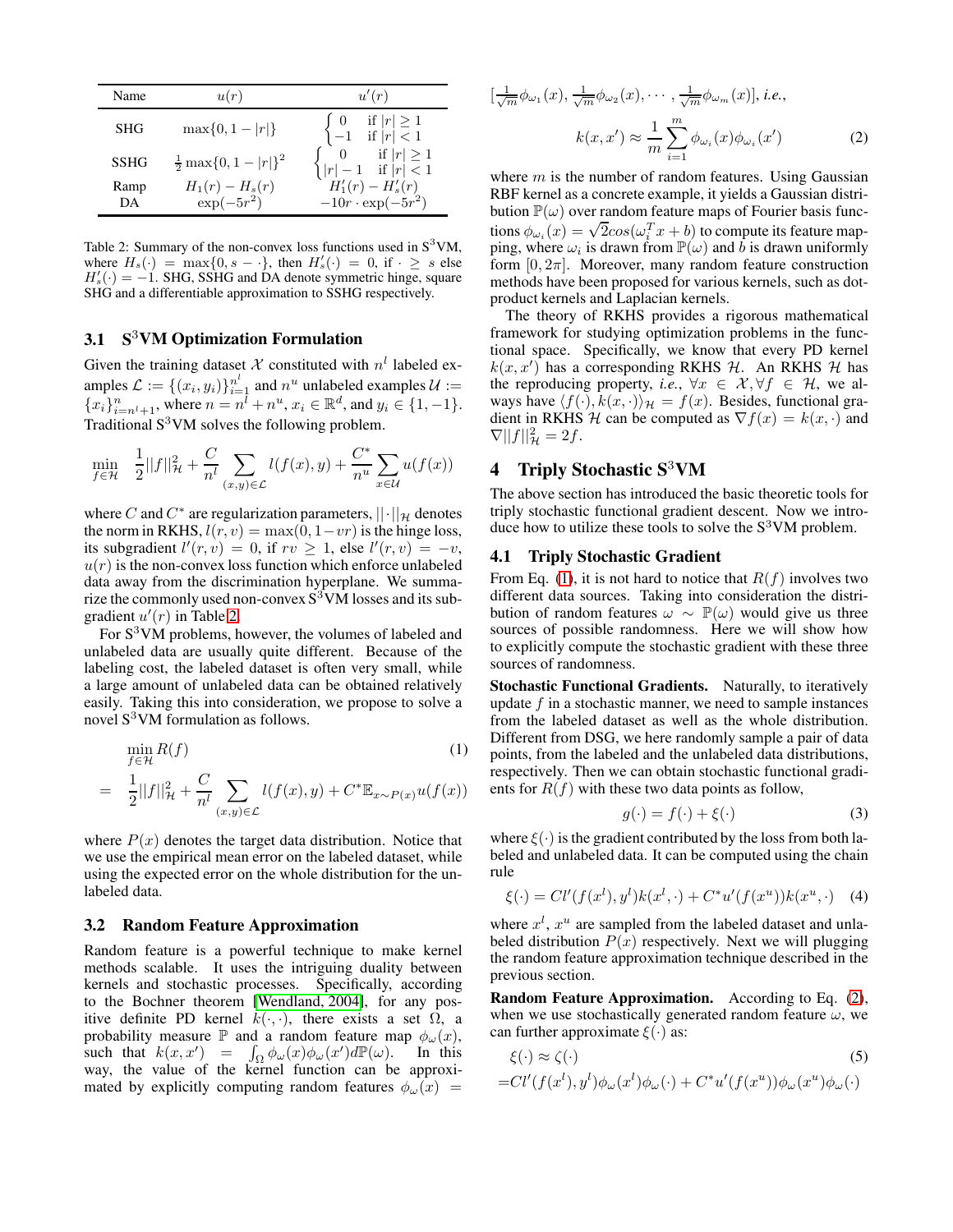note that  $\xi(\cdot) = \mathbb{E}_{\omega}[\zeta(\cdot)].$  This leads to an unbiased estimator of the original functional gradient with three layers of stochasticity, *i.e.*,

$$
\nabla R(f) = \mathbb{E}_{(x^l, y^l) \in \mathcal{L}} \mathbb{E}_{x^u \sim P(x)} \mathbb{E}_{\omega}(\zeta(\cdot)) + f(\cdot) \qquad (6)
$$

Since three random events occur per iteration, *i.e.*  $x^l$ ,  $x^u$ ,  $\omega$ , we call our approximate functional gradient as triply stochastic functional gradient.

Update Rules. In the  $t$ -th iteration, the triply stochastic (functional) gradient update rule for  $f$  is:

$$
f_{t+1}(\cdot) = f_t(\cdot) - \gamma_t(\zeta_t(\cdot) + f_t(\cdot)) = \sum_{i=1}^t a_t^i \zeta_i(\cdot) \quad (7)
$$

where  $\gamma$  denotes the step size and the initial value  $f_1(\cdot) = 0$ . It is straight forward to calculate that  $a_t^i = -\gamma_i \prod_{k=i+1}^t (1 \gamma_k$ ). Ideally, if we could somehow compute the stochastic (functional) gradients  $\xi_j(\cdot)$ , the update rule becomes:

$$
h_{t+1}(\cdot) = h_t(\cdot) - \gamma_t(\xi_t(\cdot) + h_t(\cdot)) = \sum_{i=1}^t a_t^i \xi_i(\cdot) \qquad (8)
$$

where we have used  $h_{t+1}$  instead of  $f_{t+1}$  to distinguish from the triply stochastic (functional) gradient update rule and  $h_1(\cdot) = 0$ . However, to avoid the expense of kernel computation, our algorithm will use the triply stochastic update rule Eq. [\(7\)](#page-3-0) instead of Eq. [\(8\)](#page-3-1).

#### 4.2 Algorithm

Based on the above triply stochastic gradient update rules [\(7\)](#page-3-0), we provide the TSGS<sup>3</sup>VM training and prediction procedures in Algorithms [1](#page-3-2) and [2](#page-3-3) receptively. Notice that directly computing all the random features still needs a large amount of memory. Following the pseudo-random number generators setting of [Dai *et al.*[, 2014\]](#page-8-4), our random feature generator is initialized by a predefined seed according to iteration. Thus, TSGS<sup>3</sup>VM does not need to save the random feature matrix which makes it more memory friendly. In the  $i$ -th iteration, our method will execute the following steps.

- 1. Sample data pair (lines 2-3 in Algorithm [1\)](#page-3-2): Stochastically sample a labeled sample  $(x_i^l, y_i^l)$  and an unlabeled sample  $x_i^{\bar{u}}$  from different distribution respectively.
- 2. Sample random features (line 4 in Algorithm [1\)](#page-3-2): Stochastically sample  $\omega^i \sim \mathbb{P}(\omega)$  with seed i and generate random features.
- 3. Update coefficients (lines 5-8 in Algorithm [1\)](#page-3-2): Evaluate function value and update  $f$  according to Eq. [\(7\)](#page-3-0).

**Remark 1** *For each iteration, TSGS<sup>3</sup>VM needs*  $O(mT)$  *operations to evaluate function value, since evaluating the function value needs generating* m *random features*  $(O(m))$  for T *times. Thus, the total computational complexity of TSGS*<sup>3</sup>*VM* is  $O(mT^2)$ . Due to the use of random features and pseudo*random method, TSGS<sup>3</sup>VM only requires*  $O(T)$  *memory, where* T *is the iteration number.*

### <span id="page-3-2"></span>Algorithm 1 TSGS<sup>3</sup>VM Train

**Input:**  $\mathcal{L}, P(x), \mathbb{P}(\omega), \phi_{\omega}(x), u(f(x)), C, C^*$ 1: for  $i = 1, \dots, T$  do<br>2: Sample  $(x_i^l, y_i^l)$ 2: Sample  $(x_i^l, y_i^l) \sim \mathcal{L}$ 3: Sample  $x_i^u \sim P(x)$ 4: Sample  $\omega_i \sim \mathbb{P}(\omega)$  with seed i 5:  $f(x_i^l) = \text{Predict}(x_i^l, {\{\alpha_j\}}_{j=1}^{i-1})$ 6:  $f(x_i^u) = \text{Predict}(x_i^u, {\{\alpha_j\}}_{j=1}^{i-1})$  $\mathbf{u}^{u}_{i}$ ) = Predict $(x^{u}_{i}, \{\alpha_{j}\}_{i=1}^{i-1})$ 7:  $\alpha_i = -\gamma_i(Cl'(f(x_i^l), y_i^l)\phi_{\omega_i}(x_i^l) +$  $C^*u'(f(x_i^u))\phi_{\omega_i}(x_i^u))$ 8:  $\alpha_j = (1 - \gamma_i)\alpha_j$ , for  $j = 1, \dots, i - 1$ 8:  $\alpha_j = (1 - \gamma_i)\alpha_j$ , for  $j = 1, \dots, i - 1$ <br>9: **end for Output:**  $\{\alpha_i\}_{i=1}^T$ .

## <span id="page-3-3"></span><span id="page-3-0"></span>Algorithm 2  $\mathrm{TSGS}^3\mathrm{VM}$  Predict

<span id="page-3-1"></span>**Input:**  $\mathbb{P}(\omega), \phi_{\omega}(x), x, {\alpha_i}_{i=1}^T$ 1: Set  $f(x) = 0$ 2: for  $i = 1, \dots, T$  do<br>3: Sample  $\omega_i \sim \mathbb{P}(\omega)$ 3: Sample  $\omega_i \sim \mathbb{P}(\omega)$  with seed *i*<br>4:  $f(x) = f(x) + \alpha_i \phi_{\omega_i}(x)$ 4:  $f(x) = f(x) + \alpha_i \phi_{\omega_i}(x)$ 5: end for **Output:**  $f(x)$ 

<span id="page-3-4"></span>

Figure 1: Illustration of how TSGS<sup>3</sup>VM converge to a stationary point, where e denotes for the error between  $f_t$  and  $h_t$ , the white line denote the objective value  $R(h)$ . In this toy model we assume all horizontal points in  $H$  have the same objective value.

#### 5 Theoretical Guarantees

We follow the common goal of non-convex analysis [\[Ghadimi and Lan, 2013;](#page-8-16) Gu *et al.*[, 2018a;](#page-8-17) Huo *et al.*[, 2018\]](#page-8-18) to bound  $\mathbb{E}||\nabla R(f)||^2$ , which means that the objective function will converge (in expectation) to a stationary point  $f_*$ . When we use the hypothetical update rule [\(8\)](#page-3-1),  $h_t$  will always be inside of  $H$ . However, because we could only use random features to approximate  $h_t$  with  $f_t$ , we face the risk that functional  $f_t$  could be outside of  $H$ . As a consequence,  $\mathbb{E} \|\nabla R(f)\|_{\mathcal{H}}^2 = 0$  is not the stationary point of the objective function [\(1\)](#page-2-1). From Eq. [\(7\)](#page-3-0) and Eq. [\(8\)](#page-3-1), it is obvious that every update of  $h_t$  happens implicitly with an update of  $f_t(x)$ . According to this relationship, we proposed to divide the analysis in two parts. As illustrated in Fig.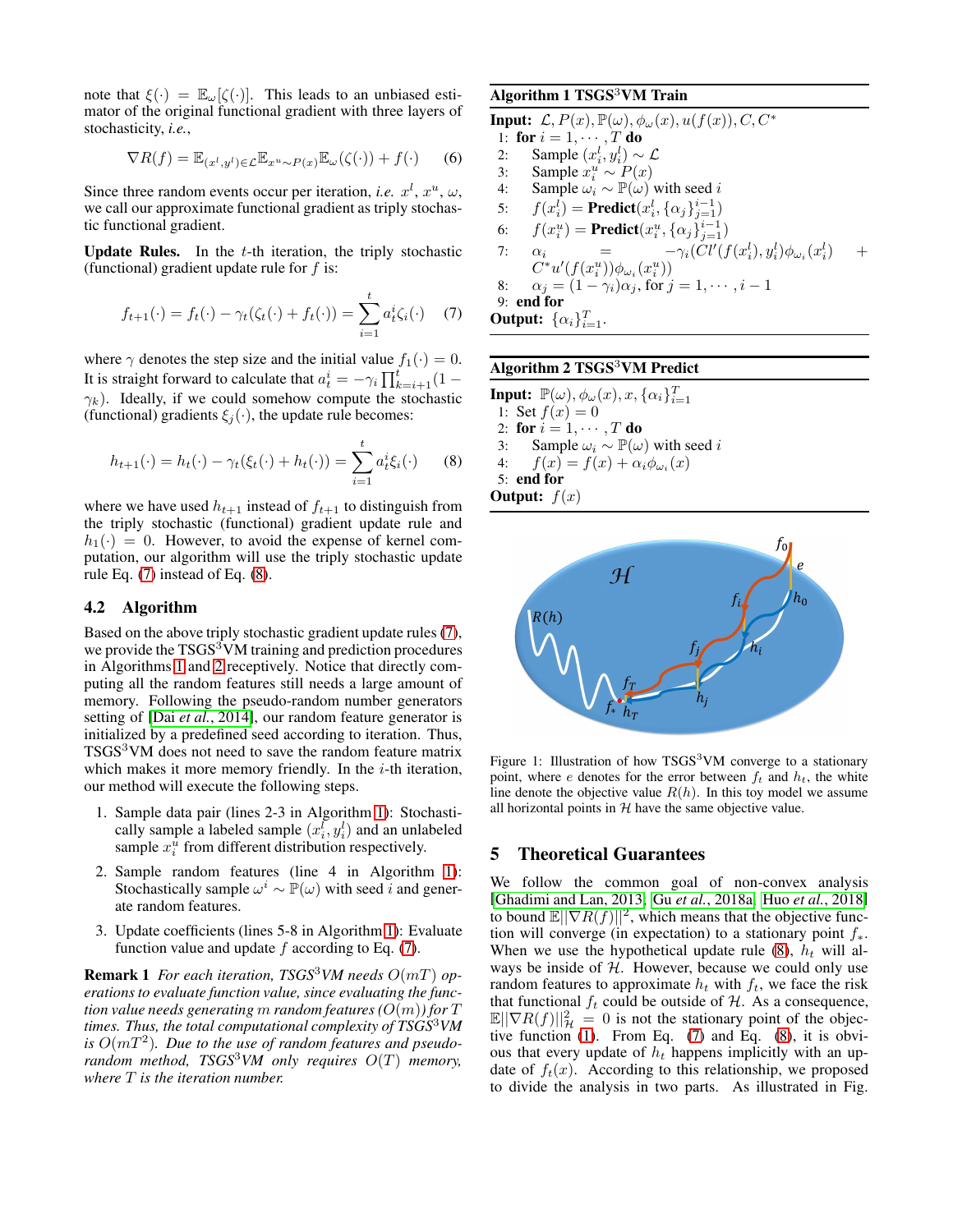[1,](#page-3-4) for a general non-convex optimization problem  $R(h)$ , we prove that the  $h_{t+1}$  converges to a stationary point  $f_*$  (*i.e.*,  $\mathbb{E} \|\nabla R(h_{t+1})\|_{\mathcal{H}}^2 < \epsilon_1$ ) firstly. Then we prove that  $f_{t+1}(x)$ keeps close to its hypothetic twin  $h_{t+1}(x)$  for any  $x \in \mathcal{X}$  (*i.e.*,  $|f_{t+1}(x) - h_{t+1}(x)|^2 < \epsilon_2.$ 

<span id="page-4-3"></span>

| Dataset        | Dimensionality | Samples    | Source        |
|----------------|----------------|------------|---------------|
| CodRNA         |                | 59,535     | <b>LIBSVM</b> |
| W6a            | 300            | 49749      | <b>LIBSVM</b> |
| IJCNN1         | 22             | 49,990     | <b>LIBSVM</b> |
| <b>SUSY</b>    | 18             | 5,000,000  | <b>LIBSVM</b> |
| Skin           | 3              | 245,057    | <b>LIBSVM</b> |
| <b>Higgs</b>   | 28             | 1,100,000  | <b>LIBSVM</b> |
| Dota2          | 16             | 102,944    | UCI           |
| <b>HEPMASS</b> | 28             | 10,500,000 | UCI           |

Table 3: Datasets used in the experiments.

Our analysis is built upon the following assumptions which are standard for the analysis of non-convex optimization and DSG [Dai *et al.*[, 2014\]](#page-8-4).

Assumption 1 *(Lipschitzian gradient) The gradient function* ∇R(f) *is Lipschitzian, that is to say*

$$
||\nabla R(f) - \nabla R(g)||_{\mathcal{H}} \le L||f - g||_{\mathcal{H}}, \forall f, g \in \mathcal{H} \quad (9)
$$

Assumption 2 *(Lipschitz continuity)* l(r, v) *is* L ′ *-Lipschitz continuous* in terms of its 1st argument.  $u(r, v)$  is U'-*Lipschitz continuous in terms of its 1st argument. We further denote*  $M' = CL' + C^*U'.$ 

Assumption 3 *(Bound of derivative) The derivatives are bounded:*  $|l'| < M^l$  *and*  $|u'| < M^u$ *, where* l' *and* u' *is the derivative of*  $l(r, v)$  *and*  $u(r)$  *w.r.t. the 1st argument respectively.* We further denote  $M = CM^{l} + C^{*}M^{u}$ .

Assumption 4 *(Bound of kernel and random features) We have an upper bound for the kernel value,*  $k(x, x') \leq \kappa$ . *There is an upper bound of random feature norm,* i.e.*,*  $|\phi_{\omega}(x)\phi_{\omega}(x')| \leq \phi.$ 

Suppose the total number of iterations is  $T$ , we introduce our main theorems as below. All the detailed proofs are provided in our Appendix.

**Theorem 1** *For any*  $x \in \mathcal{X}$ ,  $f(x \gamma) = \frac{\theta}{T^{3/4}}$  *with*  $0 < \theta \le$  $T^{3/4}$ , we have

<span id="page-4-0"></span>
$$
\mathbb{E}_{x^l, x^u, \omega_t} \left[ \left| f_t(x) - h_t(x) \right|^2 \right] \le \frac{D}{T^{1/2}} \tag{10}
$$

*where*  $D = \theta^2 M^2 (\sqrt{\kappa} + \sqrt{\phi})^2$ .

**Remark 2** *The error between*  $f_{t+1}$  *and*  $h_{t+1}$  *is mainly induced by random features. Theorem [1](#page-4-0) shows that this error has the convergence rate of*  $O(1/\sqrt{T})$  *with proper step size.* 

<span id="page-4-1"></span>**Theorem 2** For fixed  $\gamma = \frac{\theta}{T^{3/4}}$ ,  $0 < \theta \le T^{3/4}$ , we have that

$$
\mathbb{E}_{x^l, x^u, \omega_t} [||\nabla R(h_t)||_{{\mathcal{H}}}^2] \le \frac{E}{T^{1/4}} + \frac{F}{T^{3/4}} \tag{11}
$$

where  $E = \frac{1}{\theta} [R(h_1) - R^*] + \theta M^2 M' (\sqrt{\kappa} + \sqrt{\phi}) \kappa, F =$  $2\theta M^2 L \kappa$ ,  $R^*$  *denotes the optimal value of [\(1\)](#page-2-1).* 

Remark 3 *Instead of using the convexity assumption in [Dai* et al.*[, 2014\]](#page-8-4), Theorem [2](#page-4-1) uses Lipschitzian gradient assumption to build the relationship between gradients and the updating functions*  $h_{t+1}$ *. Thus, we can bound each error term*  $\widehat{F}_{\mathbf{x}^t, \mathbf{x}^u, \omega_t}[\|\nabla R(h_t)\|_{\mathcal{H}}^2]$  as shown in Appendix. Note that *compared to the strong assumption (*i.e.*, the good initialization) used in [Xie* et al.*[, 2015\]](#page-9-1), the assumptions used in our proofs are weaker and more realistic.*

#### 6 Experiments and Analysis

In this section, we will evaluate the practical performance of TSGS<sup>3</sup>VM when comparing against other state-of-the-art solvers.

#### 6.1 Experimental Setup

To show the advantage our  $TSGS<sup>3</sup>VM$  for large-scale  $S<sup>3</sup>VM$ learning, we conduct the experiments on large scale datasets to compare  $TSGS<sup>3</sup>VM$  with other state-of-the-art algorithms in terms of predictive accuracy and time consumption. Specifically, the compared algorithms in our experiments are summarized as follows<sup>[1](#page-4-2)</sup>.

- 1. *BLS*3*VM* [\[Collobert](#page-8-8) *et al.*, 2006]: The state-of-art S<sup>3</sup>VM algorithm based on CCCP and SMO algorithm [\[Cai and Cherkassky, 2012\]](#page-8-19).
- 2. *S* <sup>3</sup>*VM*light [\[Joachims, 1999\]](#page-8-5): The implementation in the popular  $S^3VM^{light}$  software. It is based on the local combinatorial search guided by a label switching procedure.
- 3. *BGS*3*VM*[Le *et al.*[, 2016\]](#page-8-7): Our implementation of BGS<sup>3</sup>VM in MATLAB.
- 4. **FRS<sup>3</sup>VM**: Standard SGD with fixed random features.
- 5. *TSGS*3*VM*: Our proposed S<sup>3</sup>VM algorithm via triply stochastic gradients.

Implementation. We implemented the TSGS<sup>3</sup>VM algorithm in MATLAB. For the sake of efficiency, our  $TSGS<sup>3</sup>VM$ implementation also uses a mini-batch setting. We perform experiments on Intel Xeon E5-2696 machine with 48GB RAM. The Gaussian RBF kernel  $k(x, x') = \exp(-\sigma ||x - \sigma||)$  $|x'||^2$  and the loss function  $u = \max\{0, 1-|r|\}$  was used for all algorithms. 5-fold cross-validation was used to determine the optimal settings (test error) of the model parameters (the regularization factor C and the Gaussian kernel parameter  $\sigma$ ), the parameters  $C^*$  was set to  $C\frac{n^l}{n^u}$ . Specifically, the unlabeled dataset was divided evenly to 5 subsets, where one of the subsets and all the labeled data are used for training, while the other 4 subsets are used for testing. Parameter search was done on a 7×7 coarse grid linearly spaced in the region  $\{\log_{10} C, \log_{10} \sigma\}$  – 3  $\leq \log_{10} C \leq 3, -3 \leq \log_{10} \sigma \leq 3\}$  for all methods. For TSGS<sup>3</sup>VM, the step size  $\gamma$  equals  $\frac{1}{\eta}$ , where  $0 \leq \log_{10} \eta \leq 3$  is searched after C and  $\sigma$ . Besides, the number of random features is set to be  $\lceil \sqrt{n} \rceil$  and the batch size is set to 256. The test error was obtained by using these optimal model parameters for all the methods. To achieve a comparable accuracy to our  $TSGS<sup>3</sup>VM$ , we set the minimum

<span id="page-4-2"></span> ${}^{1}BLS^{3}VM$  and  $S^{3}VM^{light}$  can be found in http://pages.cs.wisc.edu/∼[jerryzhu/ssl/software.html](http://pages.cs.wisc.edu/~jerryzhu/ssl/software.html)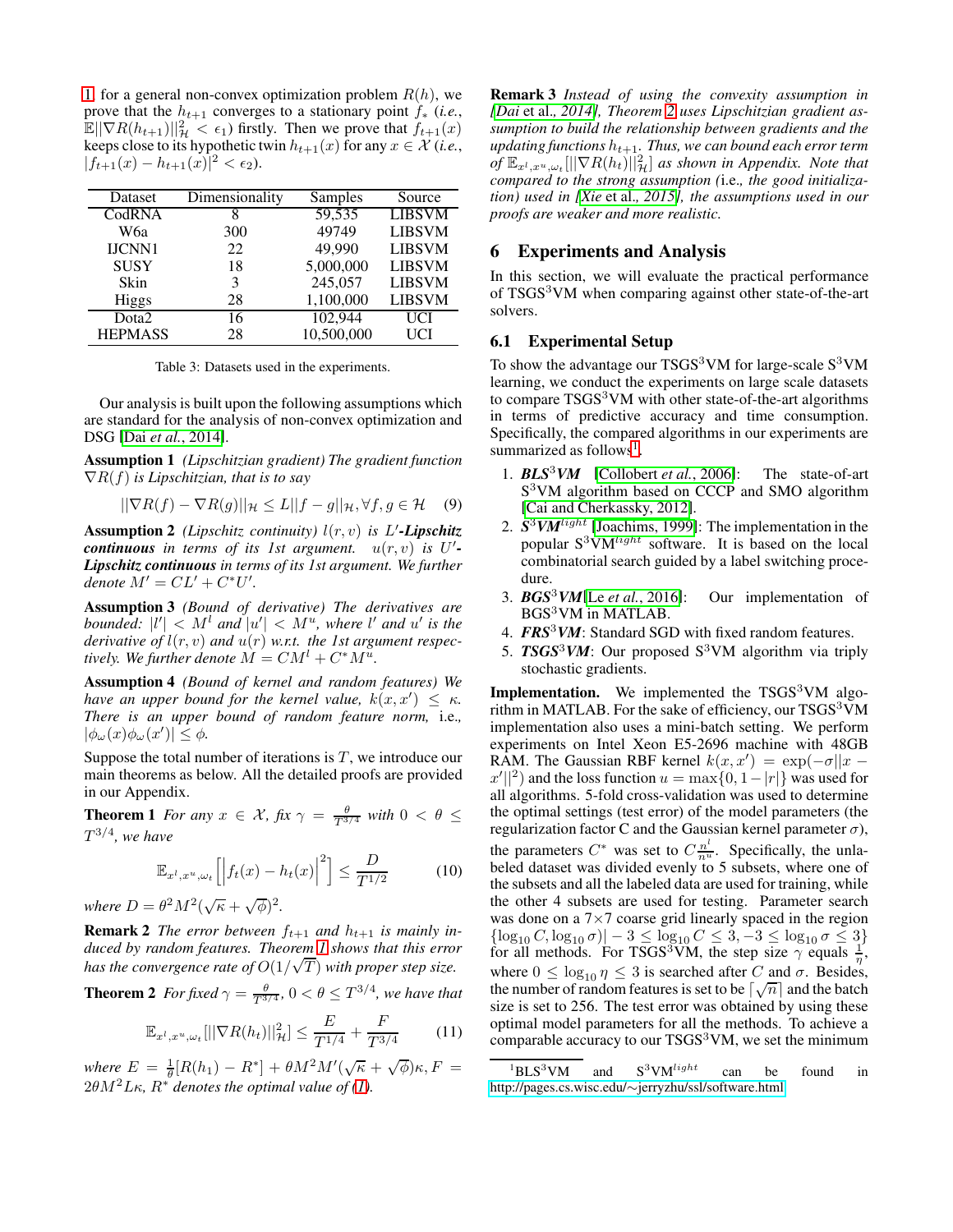<span id="page-5-2"></span>

<span id="page-5-3"></span>Figure 2: Running time of different  $S<sup>3</sup>VM$  solvers v.s. training size on the eight benchmark data sets, where the lines of BLS<sup>3</sup>VM and  $S^3$ VM $^{light}$  are incomplete on several datasets due to the corresponding implementations crash on the large-scale training set.



Figure 3: The boxplot of test error for different methods on different datasets.

budget sizes  $B_l$  and  $B_u$  as 100 and 0.2  $*$   $n_u$  respectively for  $BGS<sup>3</sup>VM$ . We stop TSGS<sup>3</sup>VM and BGS<sup>3</sup>VM after one pass over the entire dataset. We stop FRS<sup>3</sup>VM after 10 pass over the entire dataset to achieve a comparable accuracy. All results are the average of 10 trials.

Datasets. Table [3](#page-4-3) summarizes the 8 datasets used in our experiments. They are from  $LIBSVM<sup>2</sup>$  $LIBSVM<sup>2</sup>$  $LIBSVM<sup>2</sup>$  and  $UCI<sup>3</sup>$  $UCI<sup>3</sup>$  $UCI<sup>3</sup>$  repositories. Since all these datasets are originally labeled, we intentionally randomly sample 200 labeled instances and treat the rest of data as unlabeled to make a semi-supervised learning setting.

#### 6.2 Experimental Results

Fig. [2](#page-5-2) shows the test error v.s. the training size for different algorithms. The results clearly show that  $TSGS<sup>3</sup>VM$  runs much faster than other methods. Specifically, Figs. [2d](#page-5-2) and [2h](#page-5-2) confirm the high efficiency of TSGS<sup>3</sup>VM even on the datasets with one million samples. Besides,  $TSGS<sup>3</sup>VM$  requires low memory benefiting from pseudo-randomness for generating random features, while BLS<sup>3</sup>VM and  $S<sup>3</sup>VM<sup>light</sup>$  would be often out of memory on large scale datasets.

Fig. [3](#page-5-3) shows the test error of different methods. The results were obtained at the optimal hyper-parameters for different algorithms. From the figure, it is clear that TSGS<sup>3</sup>VM achieves similar generalization performance as that of  $BLS<sup>3</sup>VM$ ,  $S<sup>3</sup>VM<sup>light</sup>$ , and  $BGS<sup>3</sup>VM$  methods which confirm that  $TSGS<sup>3</sup>VM$  converge well in practice. Besides, TSGS<sup>3</sup>VM achieves better generalization performance than FRS<sup>3</sup>VM, because TSGS<sup>3</sup>VM has the advantage that it would automatically use more and more random features (for each data  $x$ ) as the number of iterations increases.

Based on these results, we conclude that  $TSGS<sup>3</sup>VM$  is much more efficient and scalable than these algorithms while retaining the similar generalization performance.

### 7 Conclusion

In this paper, we provide a novel triply stochastic gradients algorithm for kernel  $S<sup>3</sup>VM$  to make it scalable. We establish new theoretic analysis for TSGS<sup>3</sup>VM which guarantees that TSGS<sup>3</sup>VM can efficiently converge to a stationary point for a general non-convex learning problem under weak assumptions. As far as we know, TSGS<sup>3</sup>VM is the first work that

<sup>2</sup> https://www.csie.ntu.edu.tw/ cjlin/libsvmtools/datasets/

<span id="page-5-1"></span><span id="page-5-0"></span><sup>3</sup> http://archive.ics.uci.edu/ml/datasets.html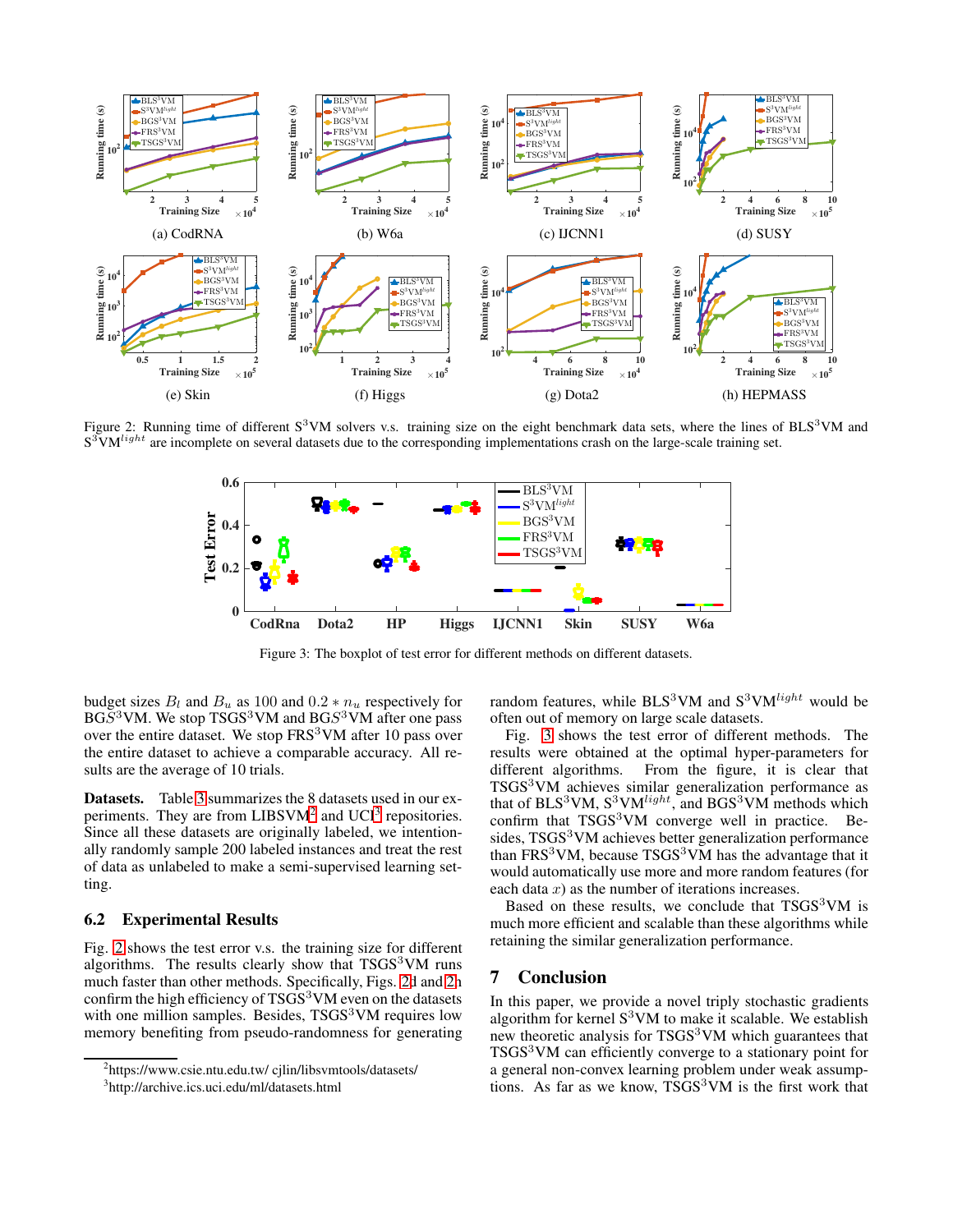offers non-convex analysis for DSG-like algorithm without a strong initialization assumption. Extensive experimental results on a variety of benchmark datasets demonstrate the superiority of our proposed TSGS<sup>3</sup>VM.

### Acknowledgments

H.H. was partially supported by U.S. NSF IIS 1836945, IIS 1836938, DBI 1836866, IIS 1845666, IIS 1852606, IIS 1838627, IIS 1837956. B.G. was partially supported by the National Natural Science Foundation of China (No: 61573191), and the Natural Science Foundation (No. BK20161534), Six talent peaks project (No. XYDXX-042) in Jiangsu Province.

## A Proof of Theorem [1](#page-4-0)

To proof theorem [1,](#page-4-0) we first give lemma [1](#page-6-0) as follows

**Lemma 1** *For any*  $x \in \mathcal{X}$ *, consider a fix step size*  $\gamma$ *, and*  $0 < \gamma \leq 1$ *, we have that* 

$$
\mathbb{E}_{x^l,x^u,\omega_t} \left[ \left| f_t(x) - h_t(x) \right|^2 \right] \le B_{1,t+1}^2 \tag{12}
$$

*where*  $B_{1,t+1}^2 := M^2(\sqrt{\kappa} + \sqrt{\phi})^2 t \gamma^2$ , and  $B_{1,1} = 0$ .

**Proof.** We denote  $W_i(x) = W_i(x; x_i^l, x_i^u, \omega_i) = a_i^i(\zeta^i(x) - \zeta^i)$  $\xi^{i}(x)$ ). Based on the definition and assumptions in main body,  $W_i(x)$  is bounded as follows

$$
|W_i(x)|
$$
  
\n
$$
\leq c_i = |a_t^i|(|\zeta_i(x)| + |\xi_i(x)|)
$$
  
\n
$$
= |a_t^i| [|Cl'(f(x_t^l), y_i^l)k(x_t^l, x) + C^*u'(f(x_t^u))k(x_t^u, x)|
$$
  
\n
$$
+ |Cl'(f(x_t^l), y_i^l) \phi_{\omega_i}(x_t^l) \phi_{\omega_i}(x)
$$
  
\n
$$
+ C^*u'(f(x_t^u)) \phi_{\omega_i}(x_t^l) \phi_{\omega_i}(x)|]
$$
  
\n
$$
\leq |a_t^i| [(CM^l + C^*M^u)(\sqrt{\kappa} + \sqrt{\phi})]
$$
  
\n
$$
= M(\sqrt{\kappa} + \sqrt{\phi})|a_t^i|
$$
\n(13)

Based on the definition of  $a_t^t$ ,  $|a_t^t| \leq \gamma$ , and for any i we have  $|a_t^i| \leq \gamma \prod_{j=i+1}^t (1-\gamma) \leq \gamma$  due to  $0 < \gamma \leq 1$ . Consequently,  $\sum_{i=1}^t |a_i^i|^2 \le t\gamma^2$ . Then we have  $\mathbb{E}_{x_t^l, x_t^u, \omega_t} \left[ \left| f_t(x) \left| h_t(x) \right|$  $\left[ \begin{array}{cc} 2 \\ \leq & M^2(\sqrt{\kappa} + \sqrt{\phi})^2 \sum_{i=1}^t |a_i^i|^2 & \leq & M^2(\sqrt{\kappa} + \sqrt{\phi})^2 \end{array} \right]$  $(\sqrt{\phi})^2 t \gamma^2$ . We obtain the Lemma [1.](#page-6-0) Taking  $\gamma = \frac{\theta}{T^{3/4}}$ , we have

$$
B_{1,t+1}^{2} := M^{2}(\sqrt{\kappa} + \sqrt{\phi})^{2} t \frac{\theta^{2}}{T^{3/2}}
$$
  
\n
$$
\leq M^{2}(\sqrt{\kappa} + \sqrt{\phi})^{2} T \frac{\theta^{2}}{T^{3/2}}
$$
  
\n
$$
\leq M^{2}(\sqrt{\kappa} + \sqrt{\phi})^{2} \frac{\theta^{2}}{T^{1/2}}
$$
(14)

then we obtain theorem [1.](#page-4-0)

# B Proof of Theorem [2](#page-4-1)

Proof For the sake of simple notations, let us first denote the following three different gradient terms, which are

$$
g_t = \xi_t + h_t
$$
  
\n
$$
= Cl'(f_t(x_t^l), y_t^l)k(x_t^l, \cdot)
$$
  
\n
$$
+ C^*u'(f_t(x_t^u))k(x_t^u, \cdot) + h_t
$$
  
\n
$$
\hat{g}_t = \hat{\xi}_t + h_t
$$
  
\n
$$
= Cl'(h_t(x_t^l), y_t^l)k(x_t^l, \cdot)
$$
  
\n
$$
+ C^*u'(h_t(x_t^u))k(x_t^u, \cdot) + h_t
$$
  
\n
$$
\nabla R(h_t) = \mathbb{E}_{x^l, x^u}[\hat{g}_t]
$$
  
\n
$$
= \mathbb{E}_{x^l, x^u}[Cl'(h_t(x_t^l), y_t^l)k(x_t^l, \cdot) + h_t
$$
  
\n
$$
+ C^*u'(h_t(x_t^u))k(x_t^u, \cdot)] + h_t
$$

<span id="page-6-0"></span>Besides, we use  $\mathbb{E}$  to denotes  $\mathbb{E}_{x_t^l, x_t^u, \omega_t}$  for simplicity sometimes. Similar as [\[Ghadimi and Lan, 2013;](#page-8-16) Reddi *et al.*[, 2016\]](#page-8-20), using the assumption 1 and  $h_{t+1} = h_t$  –  $\gamma g_t$ ,  $\forall t \geq 1$ , for  $t = 1, \dots, T$  we have

$$
R(h_{t+1})
$$
\n
$$
\leq R(h_t) + \langle \nabla R(h_t), h_{t+1} - h_t \rangle + \frac{L}{2} ||h_{t+1} - h_t||_{{\mathcal{H}}}^2
$$
\n
$$
= R(h_t) - \gamma \langle \nabla R(h_t), g_t \rangle + \frac{L\gamma^2}{2} ||g_t||_{{\mathcal{H}}}^2
$$
\n
$$
= R(h_t) - \gamma \langle \nabla R(h_t), g_t - \hat{g}_t + \hat{g}_t - \nabla R(h_t)
$$
\n
$$
+ \nabla R(h_t) \rangle + \frac{L\gamma^2}{2} ||g_t||_{{\mathcal{H}}}^2
$$
\n
$$
= R(h_t) - \gamma ||\nabla R(h_t)||_{{\mathcal{H}}}^2 + \gamma \langle \nabla R(h_t), \hat{g}_t - g_t \rangle
$$
\n
$$
+ \gamma \langle \nabla R(h_t), \nabla R(h_t) - \hat{g}_t \rangle + \frac{L\gamma^2}{2} ||g_t||_{{\mathcal{H}}}^2 \qquad (15)
$$

Summing up the above inequalities from and re-arranging the terms, we obtain

$$
\frac{1}{T} \sum_{t=1}^{T} \gamma ||\nabla R(h_t)||_{\mathcal{H}}^2
$$
\n
$$
\leq \frac{1}{T} [R(h_1) - R(h_{T+1}) + \sum_{t=1}^{T} \gamma \langle \nabla R(h_t), \hat{g}_t - g_t \rangle
$$
\n
$$
+ \sum_{t=1}^{T} \gamma \langle \nabla R(h_t), \nabla R(h_t) - \hat{g}_t \rangle + \sum_{t=1}^{T} \frac{L\gamma^2}{2} ||g_t||_{\mathcal{H}}^2]
$$
\n
$$
\leq \frac{1}{T} [R(h_1) - R^* + \sum_{t=1}^{T} \gamma \langle \nabla R(h_t), \hat{g}_t - g_t \rangle
$$
\n
$$
+ \sum_{t=1}^{T} \gamma \langle \nabla R(h_t), \nabla R(h_t) - \hat{g}_t \rangle + \sum_{t=1}^{T} \frac{L\gamma^2}{2} ||g_t||_{\mathcal{H}}^2 ]
$$
\n(16)

where  $R^*$  is the optimal value of  $R(h_t)$  and the last inequality follows from the fact that  $R(h_{T+1}) \geq R^*$ . Taking expecta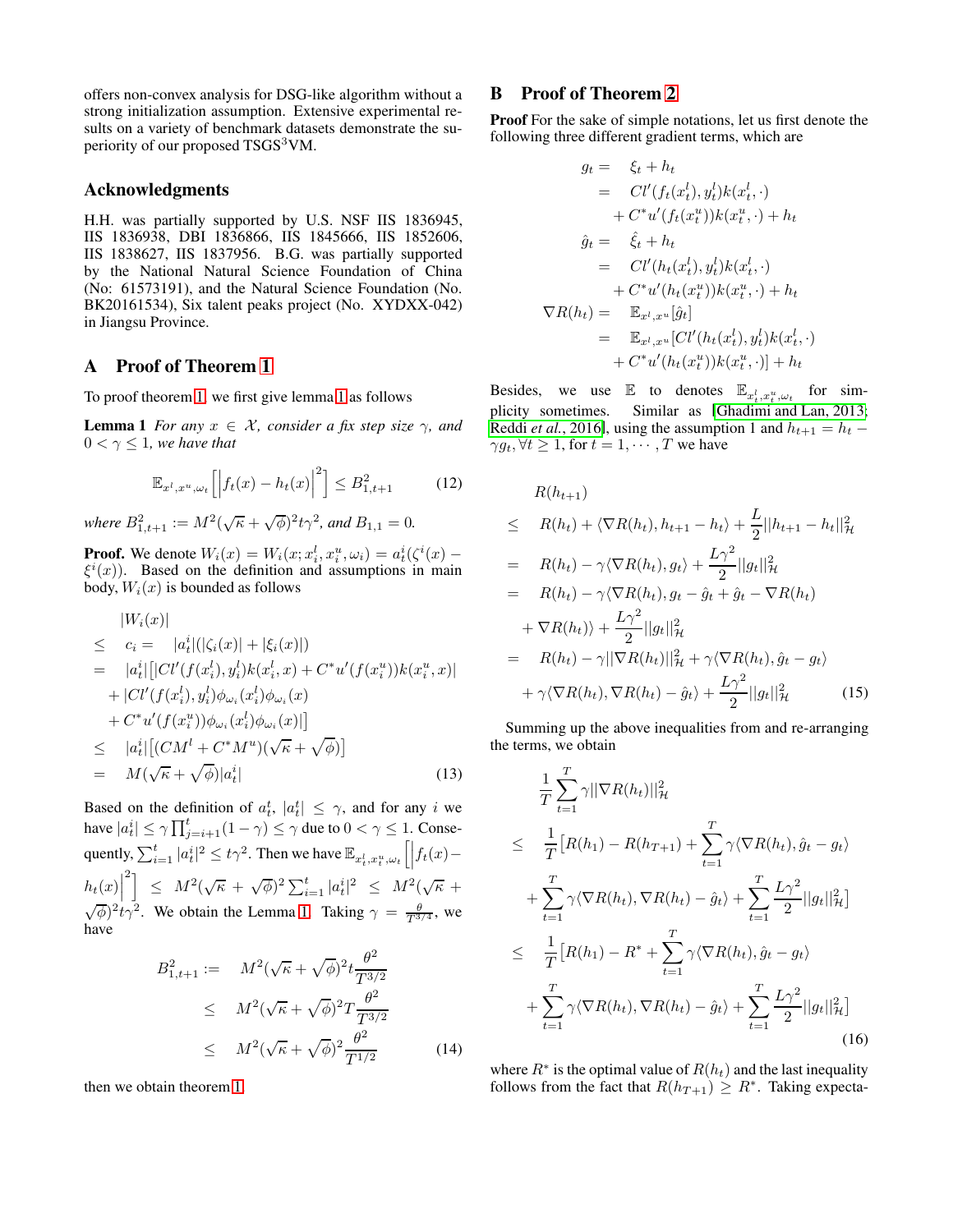tions on both sides we have

$$
\mathbb{E}[||\nabla R(h_t)||_{\mathcal{H}}^2]
$$
\n
$$
\leq \frac{1}{T\gamma} [R(h_1) - R^*] + \mathbb{E} [\langle \nabla R(h_t), \hat{g}_t - g_t \rangle]
$$
\n
$$
+ \mathbb{E} [\langle \nabla R(h_t), \nabla R(h_t) - \hat{g}_t \rangle] + \frac{L\gamma}{2} \mathbb{E}[||g_t||_{\mathcal{H}}^2] \quad (17)
$$

Let us denote  $\mathcal{H}_t = \sqrt{\|\nabla R(h_t)\|_{\mathcal{H}}^2}, \mathcal{M}_t = \|g_t\|_{\mathcal{H}}^2, \mathcal{N}_t =$  $\langle \nabla R(h_t), \nabla R(h_t) - \hat{g}_t \rangle$ ,  $\mathcal{R}_t = \langle \nabla R(h_t), \hat{g}_t - g_t \rangle$ . From lemma [2,](#page-7-0) we have the bound as follows

$$
\mathbb{E}[\mathcal{H}_t]^2 \le 4\kappa M^2 \tag{18}
$$

$$
\mathbb{E}[\mathcal{N}_t] = 0 \tag{19}
$$

$$
\mathcal{M}_t \le 4\kappa M^2 \tag{20}
$$

$$
\mathbb{E}[\mathcal{R}_t] \le \kappa M M' B_{1,t} \tag{21}
$$

Applying these bounds we give above leading to the refined recursion as follows

$$
\mathbb{E}[||\nabla R(h_t)||_{\mathcal{H}}^2]
$$
\n
$$
\leq \frac{1}{T\gamma} [R(h_1) - R^*] + \kappa M M' B_{1,t} + 2L\gamma \kappa M^2
$$
\n
$$
\leq \frac{1}{T\gamma} [R(h_1) - R^*] + \kappa M^2 M' \sqrt{t} \gamma (\sqrt{\kappa} + \sqrt{\phi})
$$
\n
$$
+ 2L\gamma \kappa M^2
$$
\n(22)

Let  $\gamma = \frac{\theta}{T^{3/4}}$ , we have

$$
\mathbb{E}[||\nabla R(h_t)||_{\mathcal{H}}^2] \n\leq \frac{1}{T^{1/4}} \left[\frac{1}{\theta}[R(h_1) - R^*]\right] + \frac{1}{T^{1/4}} \theta \kappa M^2 M'(\sqrt{\kappa} + \sqrt{\phi}) \n+ \frac{1}{T^{3/4}} 2\theta \kappa M^2 L
$$
\n(23)

Thus, we complete the proof.

### <span id="page-7-0"></span>C Lemma [2](#page-7-0)

Lemma 2 *In this lemma, we prove the inequalities [\(18\)](#page-7-1)-[\(21\)](#page-7-2)* Proof Similar to [Dai *et al.*[, 2014\]](#page-8-4), given the definitions of  $\mathcal{M}_t, \mathcal{H}_t, \mathcal{N}_t, \mathcal{R}_t$  we have

(1)  $\mathcal{M}_t \leq 4\kappa M^2$ ;

This is because  $\mathcal{M}_t = ||g_t||^2_{\mathcal{H}} = ||\xi_t + h_t||^2_{\mathcal{H}} \leq (||\xi_t||_{\mathcal{H}} + ||\xi_t||_{\mathcal{H}})$  $||h_t||_{\mathcal{H}})^2$ . We have

$$
||\xi_t||_{\mathcal{H}}
$$

$$
= ||Cl'(f_t(x_t^l), y_t^l)k(x_t^l, \cdot) + C^*u'(f_t(x_t^u))k(x_t^u, \cdot)||_{\mathcal{H}}
$$
  
\n
$$
\leq ||Cl'(f_t(x_t^l), y_t^l)k(x_t^l, \cdot)||_{\mathcal{H}} + ||C^*u'(f_t(x_t^u))k(x_t^u, \cdot)||_{\mathcal{H}}
$$
  
\n
$$
\leq CM^l\kappa^{1/2} + C^*M^u\kappa^{1/2} \leq \kappa^{1/2}M
$$
 (24)

where the first inequality because triangle inequality, and from lemma [3](#page-7-3) we have  $||h_t||_{\mathcal{H}} \leq \kappa^{1/2}M$ . Applying these bounds leads to  $\mathcal{M}_t \leq 4\kappa M^2$ 

(2) 
$$
\mathbb{E}_{x_t^l, x_t^u, \omega_t}[\mathcal{H}_t]^2 \leq 4\kappa M^2
$$
; This is because

$$
\mathbb{E}_{x_t^l, x_t^u, \omega_t} [\mathcal{H}_t]^2 = ||\mathbb{E}_{x_t^l, x_t^u, \omega_t} [\hat{\xi}_t] + \nu h_t ||_{\mathcal{H}}^2
$$
  

$$
\leq (||\mathbb{E}_{x_t^l, x_t^u, \omega_t} [\hat{\xi}_t]||_{\mathcal{H}} + v||h_t||_{\mathcal{H}})^2
$$

where  $\|\mathbb{E}_{x_t^l, x_t^u, \omega_t}[\hat{\xi}_t]\|_{\mathcal{H}} \leq \kappa^{1/2} M$  according to [\(24\)](#page-7-4), and from lemma [3](#page-7-3) we have  $||h_t||_{\mathcal{H}} \leq \kappa^{1/2} M$ . Applying these bounds leads to  $\mathbb{E}_{x_t^l, x_t^u, \omega_t}[\mathcal{H}_t]^2 \leq 4\kappa M^2$ (3)  $\mathbb{E}_{x_t^l, x_t^u, \omega_t}[\mathcal{N}_t] = 0$ ; This is because

$$
\mathbb{E}_{x_t^l, x_t^u, \omega_t}[\mathcal{N}_t]
$$
\n
$$
= \mathbb{E}_{x_{t-1}^l, x_{t-1}^u, \omega_t}[\mathbb{E}_{x_t^l, x_t^u}[\langle \nabla R(h_t), \nabla R(h_t) - \hat{g}_t \rangle | x_{t-1}^l, x_{t-1}^u, \omega_t]]
$$
\n
$$
= \mathbb{E}_{x_{t-1}^l, x_{t-1}^u, \omega_t}[\langle \nabla R(h_t), \mathbb{E}_{x_t^l, x_t^u}[\nabla R(h_t) - \hat{g}_t] \rangle] = 0
$$
\n(25)

<span id="page-7-2"></span><span id="page-7-1"></span>(4) 
$$
\mathbb{E}_{x_t^l, x_t^u, \omega_t}[\mathcal{R}_t] = \le \kappa MM' B_{1,t}
$$
; This is because  
\n
$$
\mathbb{E}_{x_t^l, x_t^u, \omega_t}[\mathcal{R}_t]
$$
\n
$$
= \mathbb{E}_{x_t^l, x_t^u, \omega_t}[\langle \nabla R(h_t), g_t - \hat{g}_t \rangle]
$$
\n
$$
= \mathbb{E}_{x_t^l, x_t^u, \omega_t}[\langle \nabla R(h_t), [Cl'(h_t(x_t^l), y_t^l) - Cl'(f_t(x_t^l), y_t^l)]
$$
\n
$$
\cdot k(x_t^l, \cdot) \rangle]
$$
\n
$$
+ \mathbb{E}_{x_t^l, x_t^u, \omega_t}[\langle \nabla R(h_t), [C^*u'(h_t(x_t^u)) - C^*u'(f_t(x_t^u))]
$$
\n
$$
\cdot k(x_t^u, \cdot) \rangle]
$$
\n
$$
\le \mathbb{E}_{x_t^l, x_t^u, \omega_t}[[Cl'(h_t(x_t^l), y_t^l) - Cl'(f_t(x_t^l), y_t^l)]
$$
\n
$$
\cdot ||k(x_t^l, \cdot) ||_{\mathcal{H}} \cdot ||\nabla R(h_t) ||]
$$

+ 
$$
\mathbb{E}_{x_t^l, x_t^u, \omega_t} [|C^*u'(h_t(x_t^u)) - C^*u'(f_t(x_t^u))|
$$
  
·  $||k(x_t^u, \cdot)||_{\mathcal{H}} \cdot ||\nabla R(h_t)||]$ 

$$
\leq C\kappa^{1/2}L' \cdot \mathbb{E}_{x_t^l, x_t^u, \omega_t} [|h_t(x_t^l) - f_t(x_t^l)| \cdot ||\nabla R(h_t)||_{\mathcal{H}}] \n+ C^* \kappa^{1/2}U' \cdot \mathbb{E}_{x_t^l, x_t^u, \omega_t} [|h_t(x_t^u) - f_t(x_t^u)| \cdot ||\nabla R(h_t)||_{\mathcal{H}}] \n\leq C\kappa^{1/2}L' \n\cdot \sqrt{\mathbb{E}_{x_t^l, x_t^u, \omega_t} |h_t(x_t^l) - f_t(x_t^l)|^2} \cdot \sqrt{\mathbb{E}_{x_t^l, x_t^u, \omega_t} ||\nabla R(h_t)||_{\mathcal{H}}^2} \n+ C^* \kappa^{1/2}U' \n\cdot \sqrt{\mathbb{E}_{x_t^l, x_t^u, \omega_t} |h_t(x_t^u) - f_t(x_t^u)|^2} \cdot \sqrt{\mathbb{E}_{x_t^l, x_t^u, \omega_t} ||\nabla R(h_t)||_{\mathcal{H}}^2} \n\leq C\kappa^{1/2}L' B_{1,t} \sqrt{\mathbb{E}_{x_t^l, x_t^u, \omega_t} [\mathcal{H}_t]^2} \n+ C^* \kappa^{1/2}U' B_{1,t} \sqrt{\mathbb{E}_{x_t^l, x_t^u, \omega_t} [\mathcal{H}_t]^2} \n\leq \kappa M (CL' + C^*U') B_{1,t} = \kappa M M' B_{1,t}
$$
\n(26)

where the first and third inequalities are due to Cauchy-Schwarz Inequality, the second inequality is due to  $L'$ -Lipschitz continuity of  $l'(\cdot, \cdot)$  and U'-Lipschitz continuity of  $u'(\cdot, \cdot)$ , the forth inequality is due to lemma [1](#page-6-0) and fifth inequality is due to the bound of  $\mathbb{E}_{x_t^l, x_t^u, \omega_t}[\mathcal{H}_t]^2$  we give above.

#### <span id="page-7-4"></span><span id="page-7-3"></span>D Lemma [3](#page-7-3)

**Lemma 3** *For any*  $t = 1 \cdots T$ *, we have*  $||h_t|| \leq \kappa^{1/2} M$ 

**Proof** For  $t = 1$ , according to the definition of  $h_t$  we have  $|h_1 = 0, ||h_1||_{\mathcal{H}} = 0 \le \kappa^{1/2} M$ . For any  $t = 1 \cdots T - 1$  if we have  $||h_t||_{\mathcal{H}} \leq \kappa^{1/2} M$ , then according to the definition of  $h_t$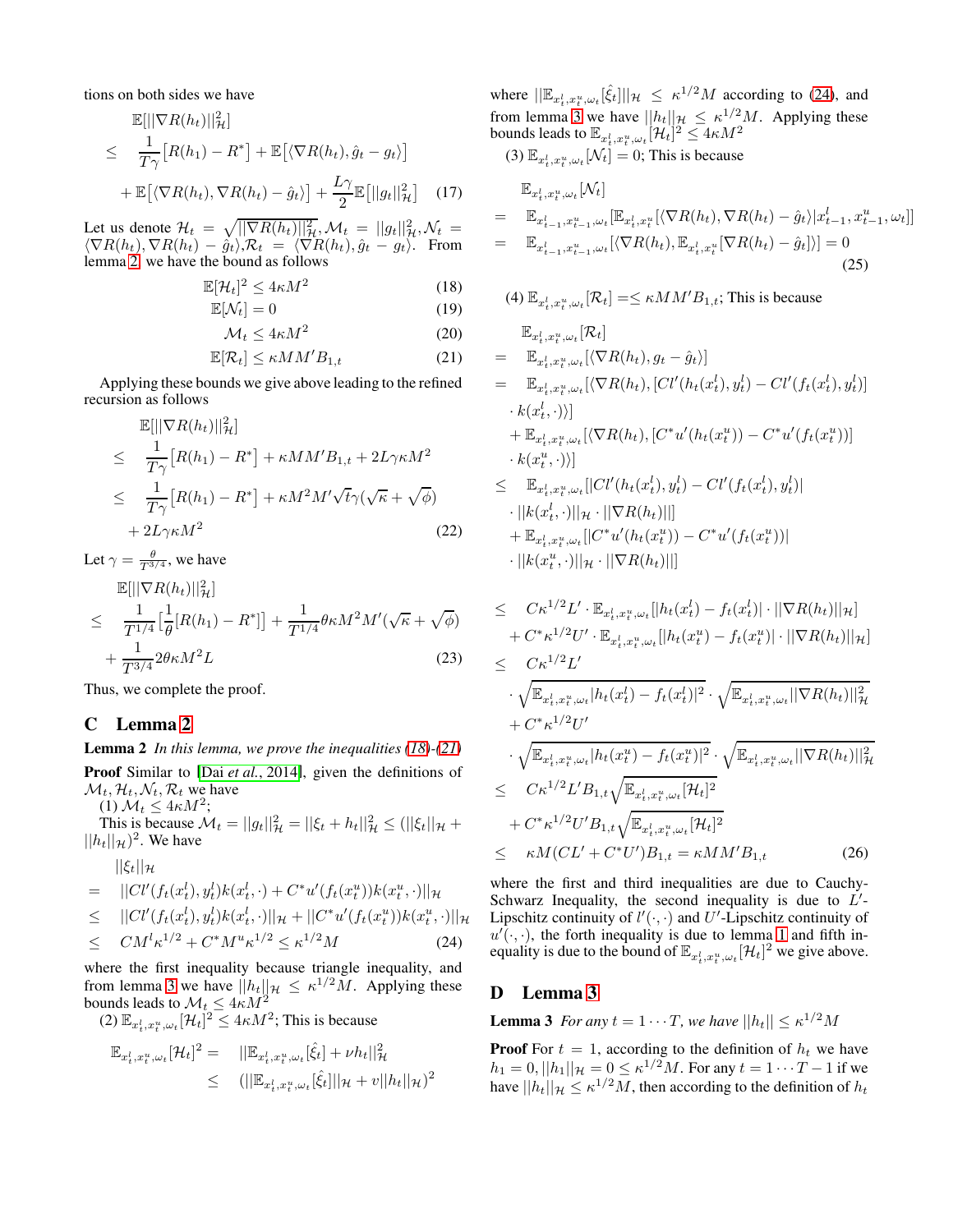we have

$$
||h_{t+1}||_{\mathcal{H}} = ||(1-\gamma)h_t - \gamma \xi_t(\cdot)||_{\mathcal{H}}
$$
  
\n
$$
\leq (1-\gamma)||h_t||_{\mathcal{H}} + \gamma||\xi_t(\cdot)||_{\mathcal{H}}
$$
  
\n
$$
\leq (1-\gamma)\kappa^{1/2}M + \gamma\kappa^{1/2}M
$$
  
\n
$$
\leq \kappa^{1/2}M
$$
 (27)

The first inequality is because triangle inequality, the second inequality is because the assumption bound of  $h_t$  and the bound of  $\xi_t(\cdot)$  in [\(24\)](#page-7-4). Now we have lemma [3.](#page-7-3)

#### E Convergence curves related to iterations

We report the convergence curve related to iterations of  $TSGS<sup>3</sup>VM$  in Fig [4.](#page-9-6) Fig [4](#page-9-6) shows that  $TSGS<sup>3</sup>VM$  usually converge to a good result in a few iterations (about 64-128). Note that, similar to DSG, our  $TSGS<sup>3</sup>VM implementation$ also uses a mini-batch setting, where the batch size is set to 256. Thus, in each iteration,  $TSGS<sup>3</sup>VM$  randomly sample 256 instances to compute the TSG.

#### References

- <span id="page-8-0"></span>[Bennett and Demiriz, 1999] Kristin P Bennett and Ayhan Demiriz. Semi-supervised support vector machines. In *Advances in Neural Information processing systems*, pages 368–374, 1999.
- <span id="page-8-19"></span>[Cai and Cherkassky, 2012] Feng Cai and Vladimir Cherkassky. Generalized smo algorithm for svmbased multitask learning. *IEEE transactions on neural networks and learning systems*, 23(6):997–1003, 2012.
- <span id="page-8-12"></span>[Carratino *et al.*, 2018] Luigi Carratino, Alessandro Rudi, and Lorenzo Rosasco. Learning with sgd and random features. In *Advances in Neural Information Processing Systems*, pages 10213–10224, 2018.
- <span id="page-8-2"></span>[Chang and Lin, 2011] Chih-Chung Chang and Chih-Jen Lin. LIBSVM: A library for support vector machines. *ACM Transactions on Intelligent Systems and Technology*, 2:27:1–27:27, 2011.
- <span id="page-8-15"></span>[Chapelle and Zien, 2005] Olivier Chapelle and Alexander Zien. Semi-supervised classification by low density separation. In *AISTATS*, volume 2005, pages 57–64. Citeseer, 2005.
- <span id="page-8-6"></span>[Chapelle, 2007] Olivier Chapelle. Training a support vector machine in the primal. *Neural computation*, 19(5):1155– 1178, 2007.
- <span id="page-8-8"></span>[Collobert *et al.*, 2006] Ronan Collobert, Fabian Sinz, Jason Weston, and Léon Bottou. Large scale transductive svms. *Journal of Machine Learning Research*, 7(Aug):1687– 1712, 2006.
- <span id="page-8-4"></span>[Dai *et al.*, 2014] Bo Dai, Bo Xie, Niao He, Yingyu Liang, Anant Raj, Maria-Florina F Balcan, and Le Song. Scalable kernel methods via doubly stochastic gradients. In *Advances in Neural Information Processing Systems*, pages 3041–3049, 2014.
- <span id="page-8-9"></span>[Drineas and Mahoney, 2005] Petros Drineas and Michael W Mahoney. On the nyström method for approximating a gram matrix for improved kernelbased learning. *journal of machine learning research*, 6(Dec):2153–2175, 2005.
- <span id="page-8-16"></span>[Ghadimi and Lan, 2013] Saeed Ghadimi and Guanghui Lan. Stochastic first-and zeroth-order methods for nonconvex stochastic programming. *SIAM Journal on Optimization*, 23(4):2341–2368, 2013.
- <span id="page-8-17"></span>[Gu *et al.*, 2018a] Bin Gu, Zhouyuan Huo, Cheng Deng, and Heng Huang. Faster derivative-free stochastic algorithm for shared memory machines. In *International Conference on Machine Learning*, pages 1807–1816, 2018.
- <span id="page-8-1"></span>[Gu *et al.*, 2018b] Bin Gu, Yingying Shan, Xiang Geng, and Guansheng Zheng. Accelerated asynchronous greedy coordinate descent algorithm for svms. In *IJCAI*, pages 2170–2176, 2018.
- <span id="page-8-14"></span>[Gu *et al.*, 2018c] Bin Gu, Miao Xin, Zhouyuan Huo, and Heng Huang. Asynchronous doubly stochastic sparse kernel learning. In *Thirty-Second AAAI Conference on Artificial Intelligence*, 2018.
- <span id="page-8-3"></span>[Gu *et al.*, 2018d] Bin Gu, Xiao-Tong Yuan, Songcan Chen, and Heng Huang. New incremental learning algorithm for semi-supervised support vector machine. In *Proceedings of the 24th ACM SIGKDD International Conference on Knowledge Discovery & Data Mining*, pages 1475–1484. ACM, 2018.
- <span id="page-8-18"></span>[Huo *et al.*, 2018] Zhouyuan Huo, Bin Gu, and Heng Huang. Training neural networks using features replay. In *Advances in Neural Information Processing Systems*, pages 6659–6668, 2018.
- <span id="page-8-5"></span>[Joachims, 1999] Thorsten Joachims. Transductive inference for text classification using support vector machines. In *Icml*, volume 99, pages 200–209, 1999.
- <span id="page-8-7"></span>[Le et al., 2016] Trung Le, Phuong Duong, Mi Dinh, Tu Dinh Nguyen, Vu Nguyen, and Dinh Q Phung. Budgeted semi-supervised support vector machine. In *UAI*, 2016.
- <span id="page-8-13"></span>[Li *et al.*, 2017] Xiang Li, Bin Gu, Shuang Ao, Huaimin Wang, and Charles X Ling. Triply stochastic gradients on multiple kernel learning. In *UAI*, 2017.
- <span id="page-8-11"></span>[Lopez-Paz *et al.*, 2014] David Lopez-Paz, Suvrit Sra, Alex Smola, Zoubin Ghahramani, and Bernhard Schölkopf. Randomized nonlinear component analysis. *Computer Science*, 4:1359–1367, 2014.
- <span id="page-8-10"></span>[Rahimi and Recht, 2008] Ali Rahimi and Benjamin Recht. Random features for large-scale kernel machines. In *Advances in neural information processing systems*, pages 1177–1184, 2008.
- <span id="page-8-20"></span>[Reddi *et al.*, 2016] Sashank J Reddi, Ahmed Hefny, Suvrit Sra, Barnabas Poczos, and Alex Smola. Stochastic variance reduction for nonconvex optimization. In *International conference on machine learning*, pages 314–323, 2016.